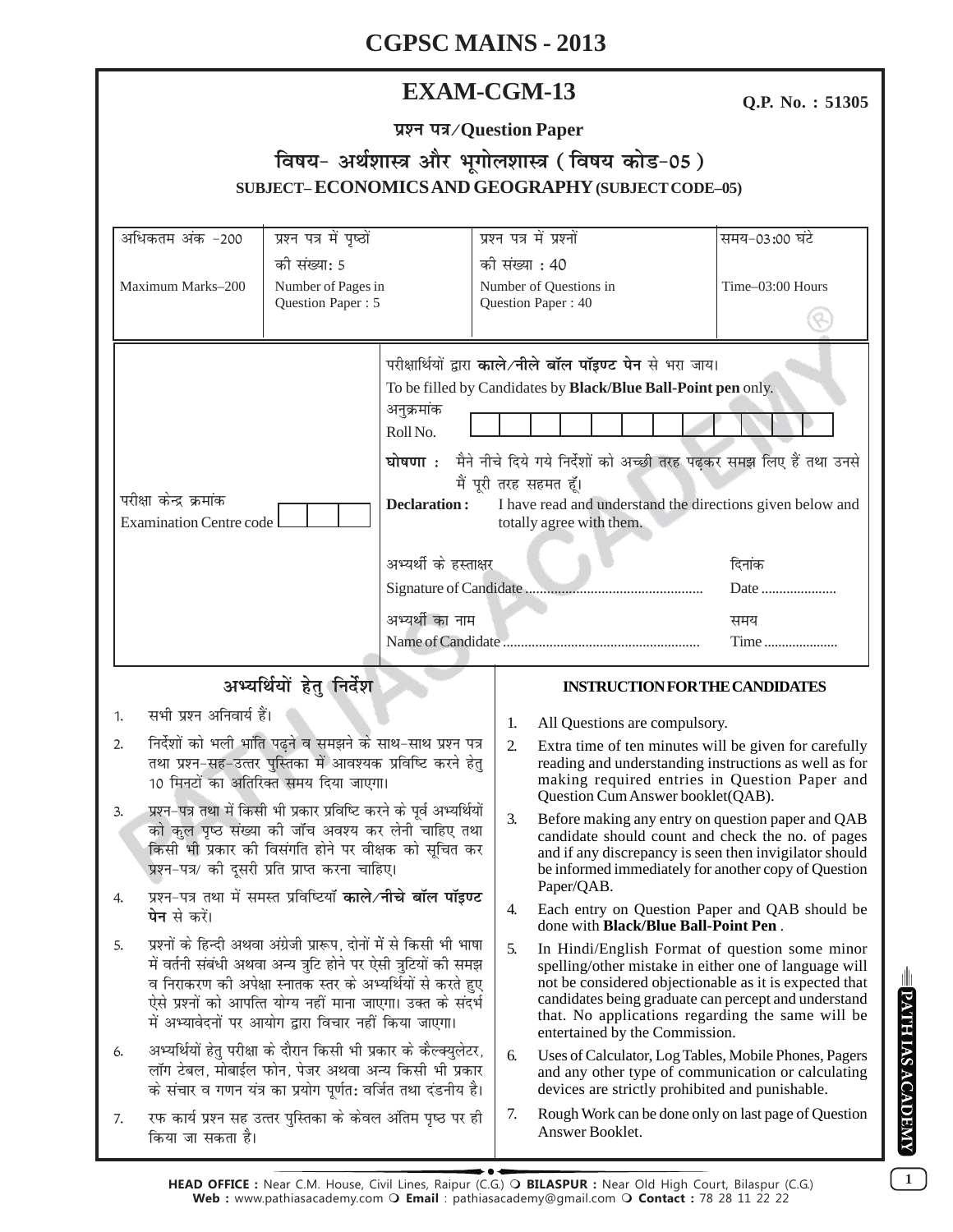#### ग्वएड-1 SECTION-1 (उत्तर की शब्द सीमा-30, अंक-02)

|--|--|

गैर बैंकिंग वित्तीय संस्थाओं से आपका क्या आशय है ?  $\mathbf{1}$ 

What do you mean by Non-Banking Financial Institutions?

हरित वातावरण कोष क्या है ?  $\overline{2}$ 

What is Green climate fund?

भारतीय मुद्रा बाजार तथा पुंजी बाजार के मध्य क्या अन्तर है ? 3.

What is difference between Indian money market and capital market?

मिश्रित कृषि का क्या अभिप्राय है ?  $\overline{4}$ . What is meant by mixed farming?

#### भाग -2

- ' जनसांख्यिकीय लाभांश' क्या है ? भारत के लिए यह क्यों महत्वपूर्ण है ? 1. What is "Demographic Dividend"? Why is it important for India?
- भारत में 'गरीबी-रेखा' किस प्रकार से सुनिश्चित की जाती है ?  $\overline{2}$ How is "Poverty Line" fixed in India?
- ''अग्रणी बैंक'' योजना क्या है ?  $\overline{3}$ .

What is "Lead Bank" scheme?

'प्रेरणा द्वारा आयोजन' तथा 'आदेशात्मक आयोजन' में अन्तर स्पष्ट कीजिए।  $\overline{4}$ . Differentiate between Indicative Planning and Imperative Planning.

#### भाग $-3$

छत्तीसगढ की गोंडवाना शैल समह की विशेषताओं का वर्णन कीजिए। 1.

Describe the characteristics of Gondwana rock series in Chhattisgarh.

छत्तीसगढ राज्य में गंगा नदी अपवाहतंत्र का वर्णन कीजिये।  $2<sup>0</sup>$ 

Describe the Ganga river drainage system in Chhattisgarh State.

छत्तीसगढ में वर्षा के वितरण का परीक्षण कीजिए।  $\overline{3}$ .

Examine the Distribution of rainfall in Chhattisgarh.

2011 जनगणना के आधार पर छत्तीसगढ में महिला साक्षरता के वितरण को लिखिए।  $\overline{4}$ .

Write a distribution of female literacy in Chhattisgarh on the basis of 2011 census.

#### भाग $-4$

छत्तीसगढ सरकार के बजट में कौन–कौन से कर प्रत्यक्ष कर में शामिल किए गये हैं ?  $1.$ 

Which taxes are included in Direct tax of Chhattisgarh Government in its budget?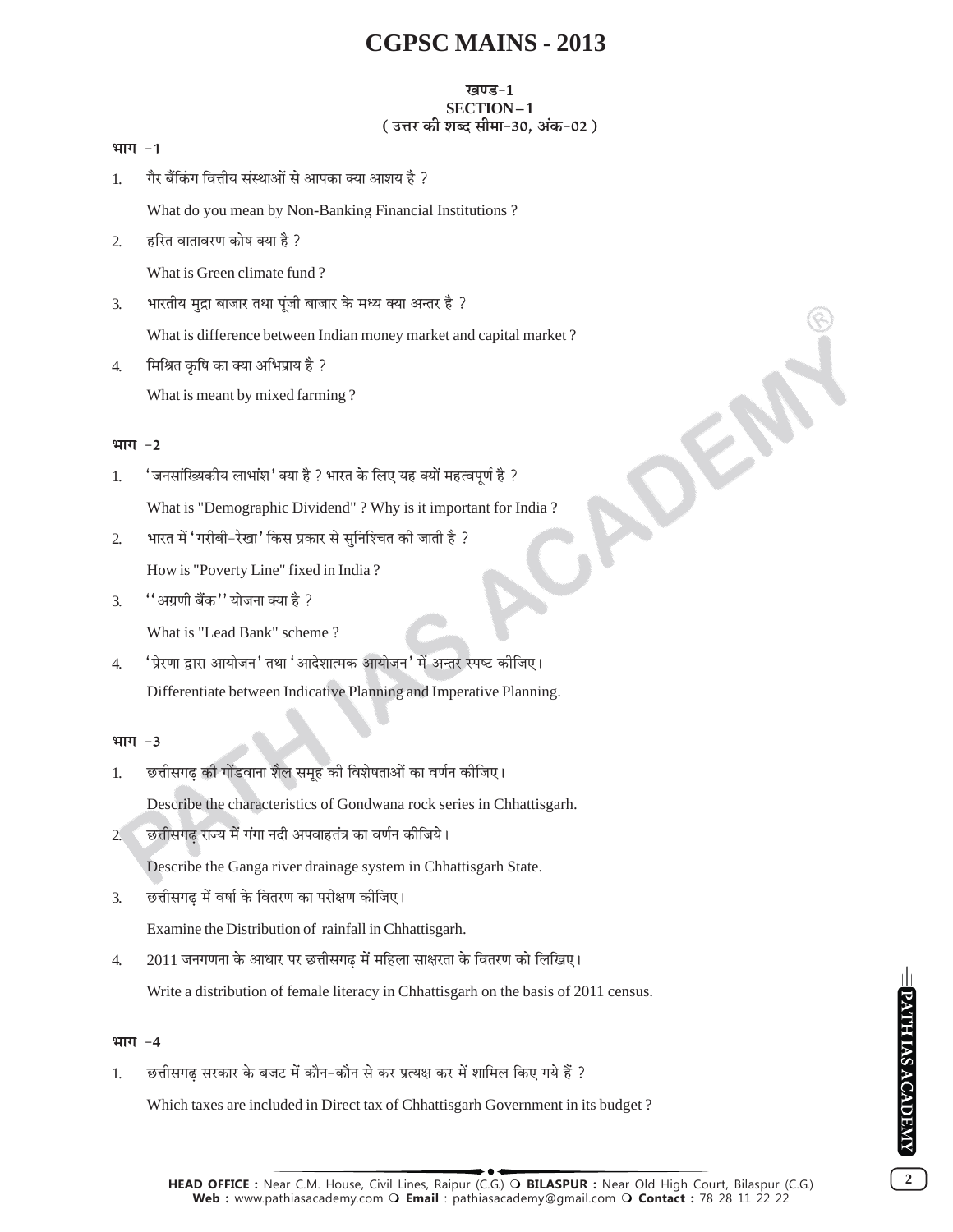- छ.ग. सरकार के पूंजीगत व्यय में आर्थिक सेवाओं के अन्तर्गत किन सेवाओं को शामिल किया गया है ?  $\overline{2}$ . Which services are included under economic services in capital expenditure of Chhattisgarh Government?
- $\overline{3}$ . छत्तीसगढ में ग्रामीण साख के संस्थागत स्रोत क्या हैं ?

What are the Institutional sources of rural credit in Chhattisgarh State?

छ.ग. राज्य सरकार के आय के मुख्य स्रोत क्या हैं ?  $\overline{4}$ .

What are the main sources of revenue of Chhattisgarh State Government?

#### भाग $-5$

- छत्तीसगढ के मख्य फसलों का नाम लिखिए। 1. Write the name of main crops of Chhattisgarh.
- छत्तीसगढ में माइक्रो-इन्टरप्राइजेज को बताइये।  $\overline{2}$

State Micro enterprises in Chhattisgarh.

- संयुक्त वन प्रबंधन से क्या आशय है ? 3. What do you mean by joined forest management?
- प्राकृतिक संसाधनों के उदाहरण दीजिये।  $\overline{4}$ .

Give examples of Natural Resources.

 $7a\overline{0}$ ਵ $-2$ SECTION-2 ( उत्तर की शब्द सीमा-60, अंक-04 )

#### भाग -1

 $\overline{5}$ . प्रत्यक्ष लाभ स्थानान्तरण का क्या अर्थ है ? What is meant by Direct Benefit Transfer?

भारत में गरीबी के क्या मापदण्ड है ? 6. What are the parameters of poverty in India?

#### भाग -2

- 'रोलिंग प्लान' क्या है ? इसके गण दोषों का वर्णन कीजिए।  $\overline{5}$ . What is "Rolling Plan"? Discuss its merits and demerits.
- 'प्रत्यक्ष लाभ हस्तांतरण' का क्या अर्थ है ? समझाइये। 6. What is meant by "Direct Benefit Transfer"? Explain.

#### भाग -3

- छत्तीसगढ राज्य में वन्य जीव संरक्षण नीति को बतलाइये। 5. Describe the wild life conservation policy in Chhattisgarh State.
- छत्तीसगढ प्रदेश में दण्डकारण्य पठार की स्थिति एवं भौतिक स्वरूप का वर्णन कीजिए। 6.

Explain the location and physical features of Dandakaranya Plateau in Chhattisgarh region.

 $3<sup>1</sup>$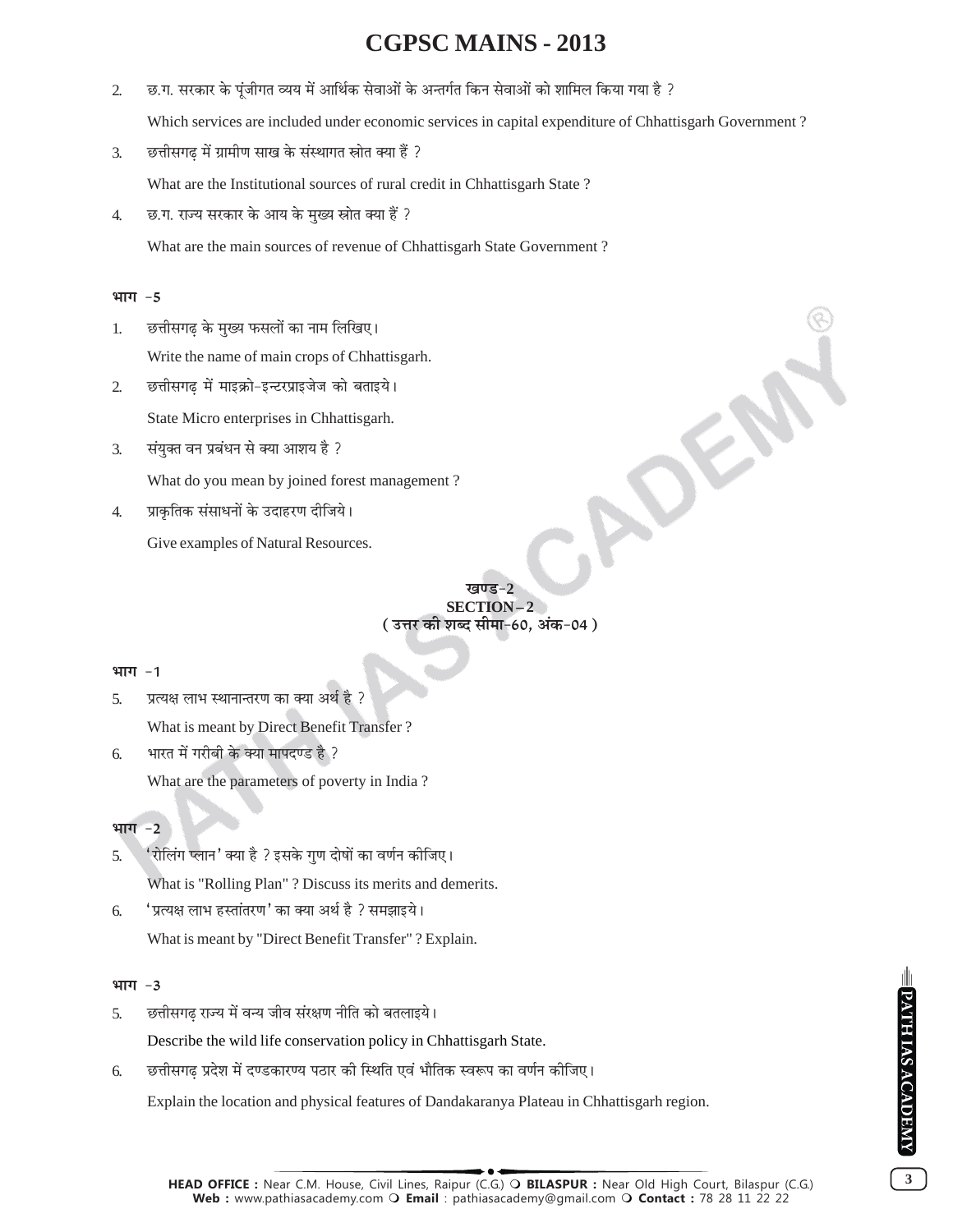#### भाग -4

''छत्तीसगढ़ महिला कोष'' का गठन क्यों किया गया है ? इसकी उपलब्धि बतलाइये। 5.

Why is "Chhattisgarh Female Fund" constituted ? Explain its achievements.

वर्ष 2012-13 में स्थिर कीमतों के आधार पर छत्तीसगढ राज्य के सकल घरेलु उत्पाद का क्षेत्रीय वितरण क्या रहा है ? यह वर्ष 2005-06 की तुलना 6. में किस प्रकार परिवर्तित हुआ हैं ?

What is the sectoral distribution of Gross Domestic Product of Chhattisgarh State on constant prices in the year 2012-13 ? How did it change as compared to the year of 2005-06 ?

#### भाग -5

छत्तीसगढ के औद्योगिक विकास केन्द्र को लिखिए। 5.

Write the Industrial Growth Centre of Chhattisgarh.

आरक्षित एवं संरक्षित वनों को परिभाषित कीजिए। 6.

Define Reserved and Protected Forest.

### **SECTION-3** ( उत्तर की शब्द सीमा-100. अंक-08 )

#### भाग -1

भारत में मौद्रिक नीति के घटकों की व्याख्या कीजिए।  $7<sub>1</sub>$ 

Discuss the components of monetary policy in India.

#### भाग $-2$

'मध्याह्न भोजन कार्यक्रम क्या है? विभिन्न विकास संबंधी उद्देश्यों में इसका क्या महत्व हैं ? संक्षिप्त में विश्लेषण कीजिए।'  $\tau$ 

What is "Mid Day Meal Programme'? What is its importance among various developmental objectives ? Analyse in brief.

#### भाग -3

छत्तीसगढ की अनुसुचित जनजाति पर एक लेख लिखिए। 7.

Write an essay on Scheduled Tribes of Chhattisgarh.

#### भाग -4

महिला सशक्तिकरण की दिशा में छत्तीसगढ सरकार द्वारा कौन–कौन से प्रयास किए गये हैं ? व्याख्या कीजिए। 7.

What are the efforts taken by the Government of Chhattisgarh in the direction of women empowerment ? Discuss.

#### भाग -5

छत्तीसगढ़ में कृषि विकास योजना की व्याख्या कीजिए। 7.

Explain the agriculture development programme in Chhattisgarh.